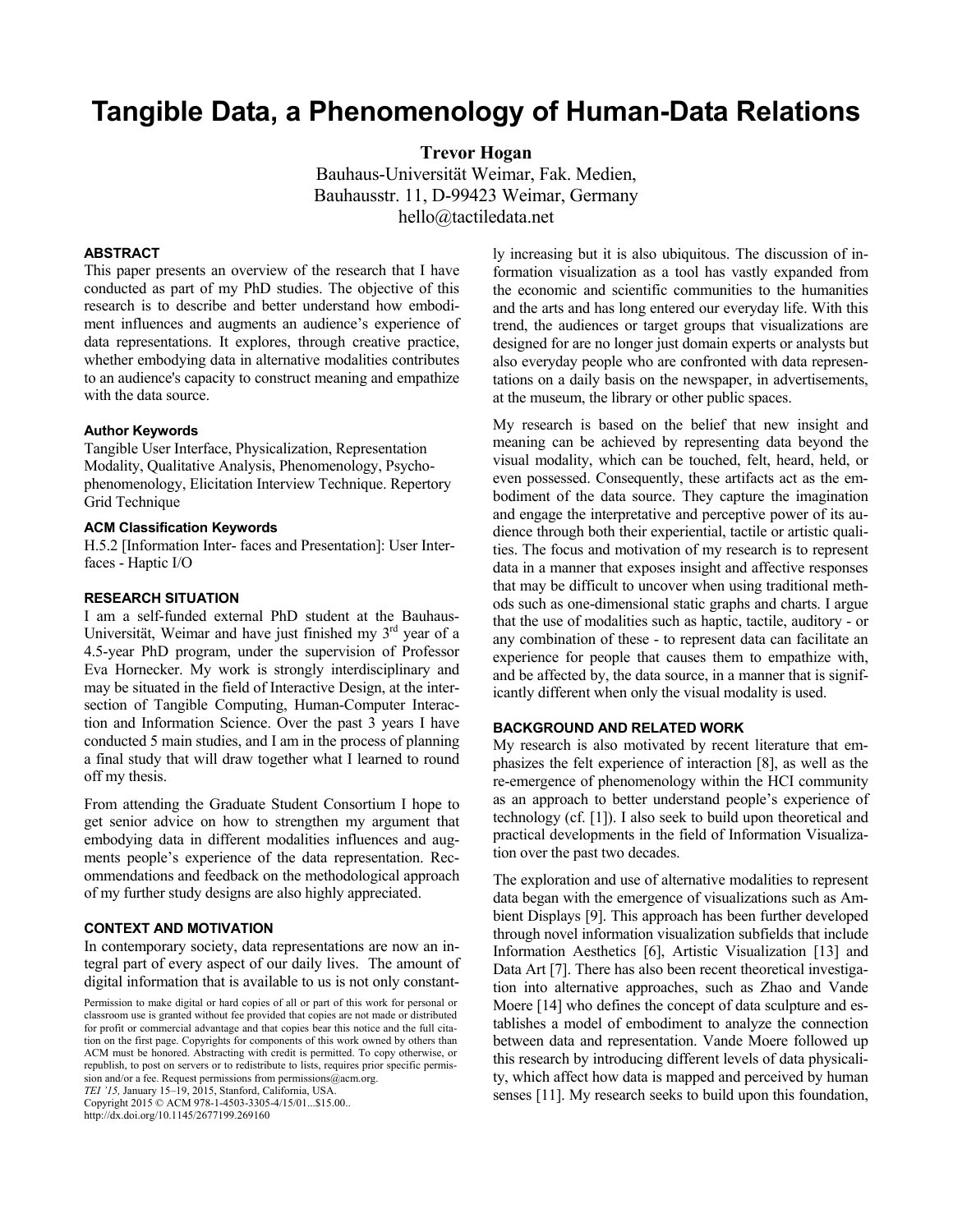

**Figure 1 The same data source represented through different modalities. Left: SonicData (auditory), Middle: DataBox (Haptic ), Right: Bar Graph (visual)**

while focusing more closely on the role that representation modality plays in people's experience and perception of data.

# **STATEMENT OF THESIS OR PROBLEM**

To date, the majority of published research on the evaluation of data representations predominantly address questions regarding user performance, usability, and visualization algorithms; studies that shed light into more open-ended questions regarding insight and discovery and experiences with visualizations are relatively rare (cf. [5].) One possible reason for this is that we still lack evaluation methods that can derive reliable and rich data on experience, insight generation, and discoveries. A goal of my research is to extend the present evaluation framework to include user-experience and, in particular, affective responses when evaluating the quality of data representations. My approach attempts to fill this research gap in order to support work that seeks to represent raw data using alternative modalities. I have a number of research questions, that, over the course of my studies, I have attempted to answer using a number of different methodologies:

- What influence does representation modality have on our experience of data-driven artifacts and how does this affect the way information is accessed and received by the audience?
- What meaning is made from the data, and what are the participative levels of engagement with data artifacts?
- How does embodying data beyond the visual modality, using for instance tangible metaphors contribute to an audience's capacity to construct meaning at its interface?
- How can a better understanding of people's experience of data representations inform future designs?

# **RESEARCH GOALS AND METHODS**

My research attempts to explore the role embodiment plays when experiencing data representations. The approach I take involves designing and producing multiple data representations, each of which have alterations, such as the representation modality (see Fig 1. for example). Through a process of evaluation I aim to expose how these alterations have affected people's experience of the different artifacts.

I further describe my research approach as phenomenological oriented, developing findings inductively. The purpose is to reveal a general description of people's experience of data representations as well as eliciting a detailed description of the unfolding of this experience. My phenomenologically based studies, which include methods such as the Repertory Grid techniques [3] and Vermersch's Elicitation Interview technique [12], are designed with the aim of revealing this first-person experience, along with the cognitive effects and affective responses when interacting with bespoke datadriven artifacts.

# **DISSERTATION STATUS**

At TEI'15 I will have just completed the  $3<sup>rd</sup>$  year of a 4.5year PhD program and I plan to start writing up in the summer of 2015. Over the past 3 years I have conducted a number of studies. In the following I provide a brief overview of these studies in chronological order. I then discuss my plans for a final study that will draw together all the knowledge gained in the previous studies.

#### **Study 1. Representation Modality and the Repertory Grid Technique**

The first major study I conducted as part of my doctoral studies involved producing several data-driven artifacts that represent the same data source using different levels of modality. Of the three artifacts created, DataBox used haptic feedback in the form of knocking to represent the raw data, SonicData represented it through auditory feedback, while the same dataset was also represented using a traditional bar graph (see Fig. 1). To investigate the affect these modalities had on people's experience of the data we carried out an adapted Repertory Grid Study. Findings indicate that the modality and modality combinations used to represent data do influence the users' experience and affective responses [2].



Figure 2 (left): Solar Radiation Dowsing Rod. (right)  $H^3$ 

# **Study 2. Experiencing Live Data**

Using some of the findings from the previous RepGrid study, I collaborated with Blackrock Castle Observatory, Cork, Ireland and the Irish National Space Centre to represent live streams of astronomical data. We created two cross-modal data driven artifacts  $H^3$  ('Hydrogen cubed') and a Solar Radiation Dowsing Rod, to stimulate curiosity, intrigue and awareness of scientific data in a casual non-expert audience (see Fig.1.) These devices were presented as demos at TEI'13 in Barcelona [3]. To observe their use and assess the user-experience we deployed the devices in Blackrock Castle Observatories visitor centre. Over the course of one week approximately one hundred visitors used the devices while we conducted observations and some informal interviews. The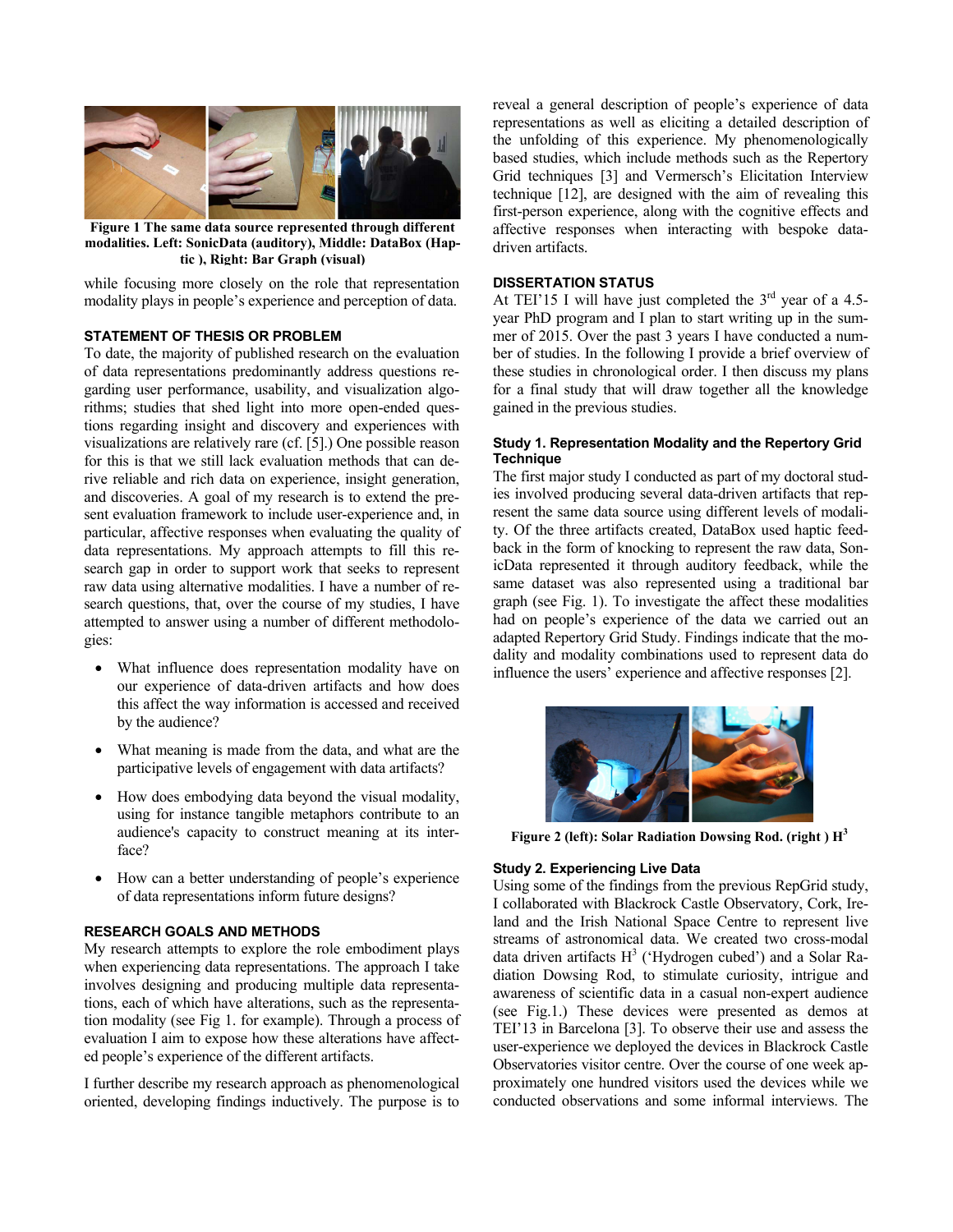focus of this study was not to expose any usability issues relating to the use of the devices, but to observe people's responses and to probe them about how they felt while interacting with them. We found that the devices stimulated imagination, and provided a 'tangible' direct experience of the otherwise abstract data from outer space.

#### **Exploring and Extending Methodologies**

Data representation is a popular tool to help sense-making, discovery and communicating insights. However, evaluating the impact of these in all their ubiquity is still a challenge [5]. In particular, we are lacking techniques to help us understand how representations are interpreted and experienced by people on an individual and personal level; important aspects when it comes to understanding how insights and discoveries are facilitated (or not) by data representation. Over the course of my PhD studies I have utilized and adapted two techniques to better understand people's experience as well as the insight that is generated by them as they interpret data representations.

#### *Study 3. Blending the Repertory Grid Technique and Focus Groups*

In a previous study [2] we used the Repertory Grid (RepGrid) Technique to compare and contrast people's experience of representation modality. During this study we found the RepGrid to have some limitations. Taking these into account, we designed a study to explore the benefits of blending the traditional application of the RepGrid technique with focus groups. In [3] we demonstrated the potential of this blended approach by conducting two empirical studies that investigate the same artifacts, using two different approaches. The first study follows the classic RepGrid approach, while the second adapts this by utilizing the RepGrid in a focus group session. Since the inception of the RepGrid technique, no adaptation has been purported to produce rich qualitative data during a group session. We showed how this blended approach has potential to equip a designer or researcher who wishes to better understand people's experience of designed artifacts while also revealing rich design relevant information.

# *Study 4. From Phenomenology to Psychophenomenology*

Following our exploration of the RepGrid technique we started to look for other methods that would allow us to gather more fine grained accounts of experience as well as revealing insight about the unfolding of this experience over time. The method we chose was Vermersch's Elicitation Interview technique. The interview technique is a form of retrospective interviewing grounded in psychophenomenology. In contrast to traditional interviews, this technique is non-inductive but directive where the focus of the interview remains on a particular experience; the participant reaches and maintains a state of evocation that enables them to re-live their experience while minimizing post-reasoning. Following a number of training sessions in Paris, France with Claire Petitmengin, a key practitioner of the technique, we conducted a study to

illustrate how the Elicitation Interview technique can be used to gather accounts of people's experience with data representations, and to highlight the type of insight it can provide about people's experience of data visualizations, how these experiences unfolded over time and how key moments manifest themselves as part of the exploration of the visualization *(Article Title: "Introducing the Elicitation Interview Technique to Capture People's Experiences of Data Representations" in review at IEEE Transactions on Visualization and Computer Graphics)*. In this article we presented a study that interviewed 10 participants about their experience with a static data visualization and examined the transcripts using thematic analysis. We believe that there is evidence to show that this technique offers us an evaluation tool to collect reliable and rich accounts of experience that uncover issues that go beyond common comprehension or usability aspects. In particular, we show that the elicitation technique could bring to the fore details about the formation of meaning, the construction of personal connections to the represented data, and the establishment of a dialogue between the person and the data or creator of the representation.

# **A Design Space for Multisensory Data Representation**

As well as design and evaluation studies presented above, I have also conducted theoretical explorations, one of which was aimed at establishing a design space for multisensory data representations. Over the course of 18 months I surveyed 85 existing examples of data representations that require more than one sensory channel to fully interpret and understand the data. Based on this review we establish the design space along three axes of dimensionality: *use of modalities, representation intent and human-data relations*. The purpose of this study was not only to inform our own research, but to also draw the attention of the wider research and design community to aspects of data representation that have been hitherto either ill-defined or underexplored. The contribution of this study is threefold. Firstly, we attempted to define, for the first time, "multisensory data representation". Also, from 85 existing examples, we surveyed the state-of-the-art in multisensory data representation. Finally, we shed light on theoretical and practical considerations and point toward research challenges and questions that are presently underexplored.

# **The Final Study**

To round off my thesis, I am planning a final study that will draw together the design and evaluation techniques that I have used thus far, to explore, in greater detail, peoples experience of interpreting and perceiving data representing through various modalities (auditory, vibro-tactile and visual.) To accomplish this I have created three tangible interfaces that measure and represent the levels of Carbon Dioxide in indoor air through sound, vibration and visuals (see Fig 2.) Up to this point in my PhD studies, the artefacts that I have produced were either interfaces produced for the sole purpose of exploring representation modality [2] or bespoke designs to be used within a public museum [3]. However, these latest